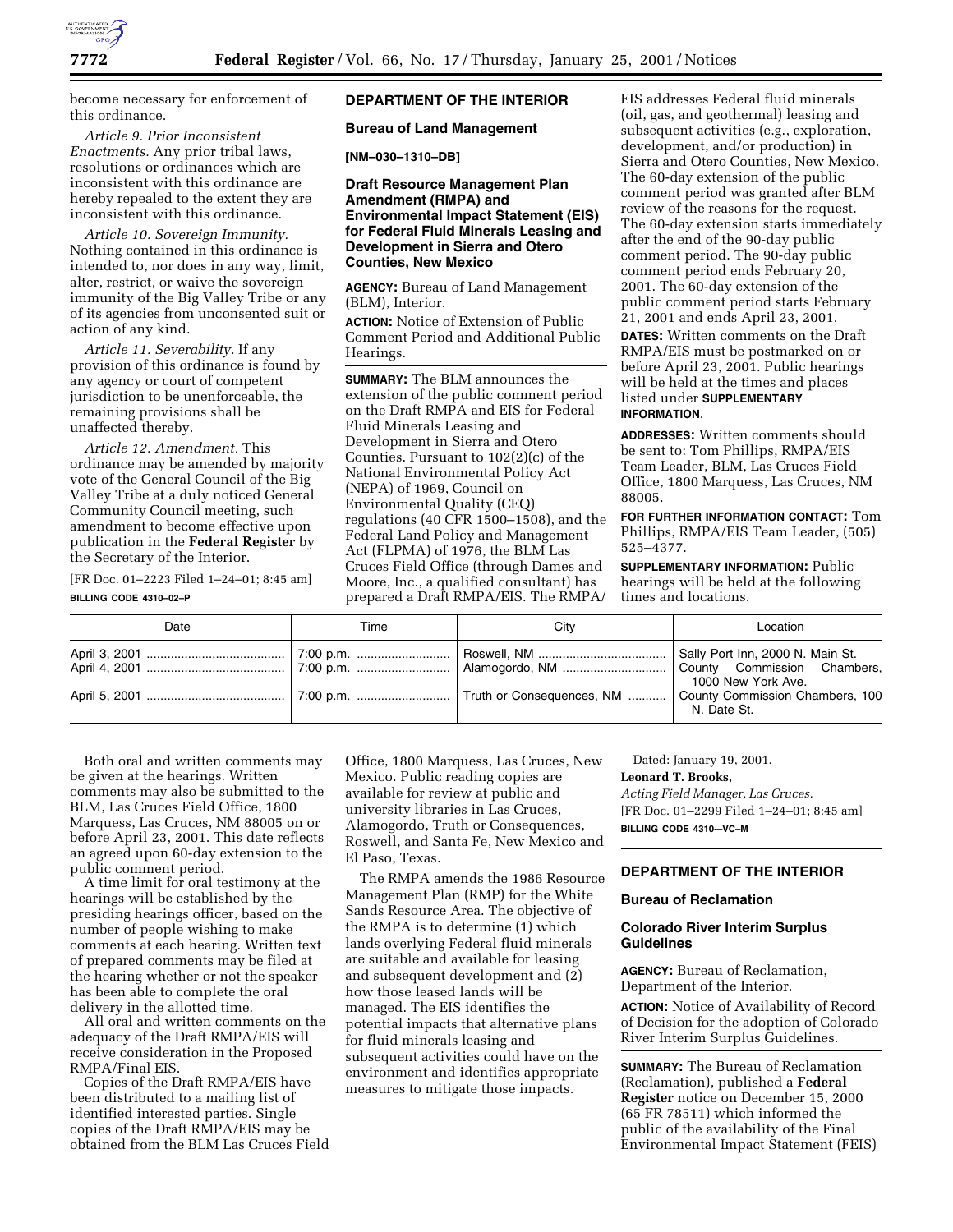on the proposed adoption of specific criteria under which surplus water conditions will be determined in the Lower Colorado River Basin during the next 15 years. We are now notifying the public that the Secretary of the Interior signed the Record of Decision (ROD) on January 16, 2001. The text of the ROD may be found below.

**FOR FURTHER INFORMATION CONTACT:** For additional information, contact Ms. Jayne Harkins by telephone at (702) 293–8785. The ROD is also available for viewing on the Internet at *http:// www.lc.usbr.gov.*

Dated: January 18, 2001. **Bruce Babbitt,** *Secretary, Department of the Interior.*

#### **Record of Decision**

*Colorado River Interim Surplus Guidelines; Final Environmental Impact Statement*

## **I. Introduction**

This document constitutes the Record of Decision (ROD) of the Department of the Interior, regarding the preferred alternative for Colorado River Interim Surplus Guidelines (Guidelines). The Secretary of the Interior (Secretary) is vested with the responsibility of managing the mainstream waters of the lower Colorado River pursuant to federal law. This responsibility is carried out consistent with applicable federal law. Reclamation, as the agency that is designated to act on the Secretary's behalf with respect to these matters, is the lead Federal agency for the purposes of National Environmental Policy Act (NEPA) compliance for the development and implementation of the proposed interim surplus guidelines. The FEIS was prepared pursuant to the National Environmental Policy Act of 1969 (NEPA), as amended, the Council on Environmental Quality's (CEQ) Regulations for Implementing the Procedural Provisions of NEPA (40 Code of Federal Regulations [CFR] Parts 1500 through 1508), Department of Interior Policies, and Reclamation's NEPA Handbook. Colorado River Interim Surplus Criteria is the subject of the Final Environmental Impact Statement (FEIS), filed with the Environmental Protection Agency (FES–00–52) on December 8, 2000 and noticed by the Environmental Protection Agency and Reclamation in the **Federal Register** on December 15, 2000.

The FEIS was prepared by Reclamation to address the formulation and evaluation of specific interim surplus guidelines and to identify the potential environmental effects of implementing such guidelines. The

FEIS addresses the environmental issues associated with, and analyzes the environmental consequences of various alternatives for specific interim surplus guidelines. The alternatives addressed in the FEIS are those Reclamation determined would meet the purpose of and need for the federal action and represented a broad range of the most reasonable alternatives.

The National Park Service (NPS) and the International Boundary and Water Commission United States and Mexico (IBWC) are cooperating agencies for purposes of assisting with the environmental analysis in the FEIS. The NPS administers three areas of national significance within the area potentially affected by the proposed action: Glen Canyon National Recreation Area (GCNRA), Grand Canyon National Park and Lake Mead National Recreation Area (LMNRA). The NPS administers recreation, cultural and natural resources in these areas and also grants and administers recreation concessions for the operation of marinas and related facilities at Lake Powell and Lake Mead, while the elevation of each of these reservoirs is controlled by and subject to Reclamation operations. The IBWC is a bi-national organization responsible for administration of the provisions of the U.S.-Mexico Water Treaty of 1944 (Treaty), including the Colorado River waters allocated to Mexico, protection of lands along the Colorado River from floods by levee and floodway projects, resolution of international boundary water sanitation and other water quality problems, and preservation of the river as the international boundary. The IBWC consists of the United States Section and the Mexico Section which have their headquarters in the adjoining cities of El Paso, Texas and Ciudad Juarez, Chihuahua, respectively. These and other federal, state and local agencies are expected to use the FEIS and ROD in their planning and decision-making processes.

### **II. Recommended Decision**

The recommendation is the approval of the following Federal action the adoption of specific interim surplus guidelines identified in the Preferred Alternative (Basin States Alternative) as analyzed in the FEIS. These specific interim surplus guidelines would be used annually to determine the conditions under which the Secretary would declare the availability of surplus water for use within the states of Arizona, California and Nevada. These guidelines would be consistent with both the Decree entered by the United States Supreme Court in 1964 in the case of *Arizona* v. *California* (Decree)

and Article III(3)(b) of the Criteria for Coordinated Long-Range Operation of the Colorado River Reservoirs Pursuant to the Colorado River Basin Project Act of September 30, 1968 (LROC). The guidelines would remain in effect for determinations made through calendar year 2015 regarding the availability of surplus water through calendar year 2016, may be subject to five-year reviews conducted concurrently with LROC reviews, and would be applied each year as part of the Annual Operation Plan (AOP) process.

# **III. Background**

The Secretary of the Interior manages the lower Colorado River system in accordance with federal law, including the 1964 Decree of the U.S. Supreme Court in *Arizona* v. *California* (Decree), the Colorado River Basin Project Act of 1968 (CRBPA), and the Criteria for Coordinated Long-Range Operation of the Colorado River Reservoirs Pursuant to the Colorado River Basin Project Act of September 30, 1968 (LROC). Within this legal framework, the Secretary makes annual determinations regarding the availability of surplus water from Lake Mead by considering various factors, including the amount of water in system storage and predictions for natural runoff. The 1964 Decree provides that if there exists sufficient water available in a single year for release (primarily from Lake Mead) to satisfy annual consumptive use in the states of Arizona, California, and Nevada in excess of 7.5 million acre-feet (maf), such excess consumptive use in Arizona, California and Nevada is ''surplus.'' The Secretary is authorized to determine the conditions upon which such water may be made available. The CRBPA directed the Secretary to adopt criteria for coordinated long-range operation of reservoirs on the Colorado River in order to comply with and carry out the provisions of the Colorado River Compact of 1922 (Compact), the Colorado River Storage Project Act of 1956 (CRSPA), the Boulder Canyon Project Act of 1928 (BCPA) and the United States-Mexico Water Treaty of 1944 (Treaty). The Secretary sponsors a formal review of the LROC every five years.

The LROC provide that the Secretary will determine the extent to which the reasonable consumptive use requirements of mainstream users in Arizona, California and Nevada (the Lower Division states) can be met. The LROC define a normal year as a year in which annual pumping and release from Lake Mead will be sufficient to satisfy 7.5 maf of consumptive use in accordance with the Decree. A surplus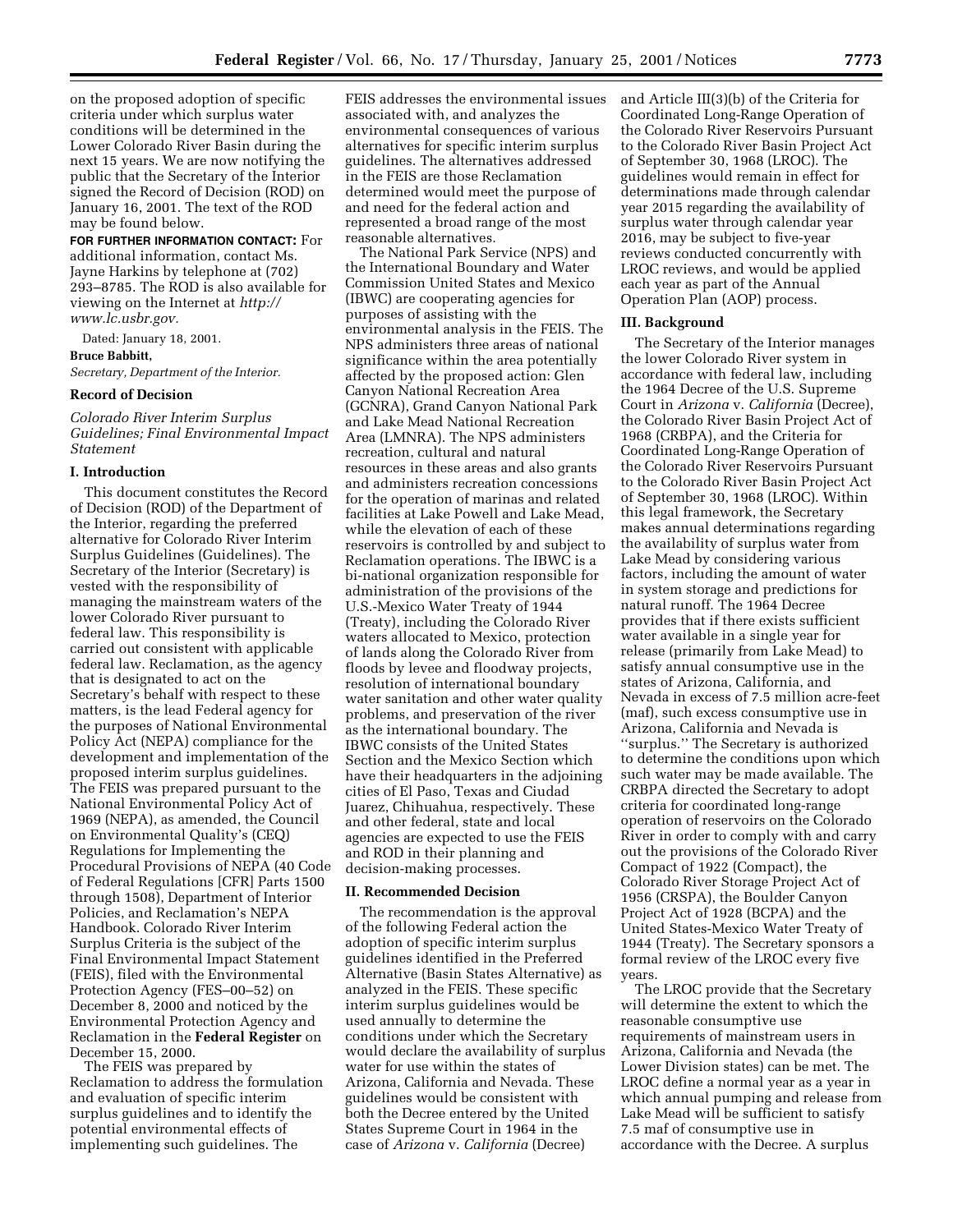year is defined as a year in which water in quantities greater than normal (i.e., greater than 7.5 maf) is available for pumping or release from Lake Mead pursuant to Article II(B)(2) of the Decree after consideration of relevant factors, including the factors listed in the LROC. Surplus water is available to agencies which have contracted with the Secretary for delivery of surplus water, for use when their water demand exceeds their basic entitlement, and when the excess demand cannot be met within the basic apportionment of their state. Water apportioned to, but unused by one or more Lower Division states can be used to satisfy beneficial consumptive use requests of mainstream users in other Lower Division states as provided in Article II(B)(6) of the Decree.

Pursuant to the CRBPA, the LROC are utilized by the Secretary, on an annual basis, to make determinations with respect to the projected plan of operations of the storage reservoirs in the Colorado River Basin. The AOP is prepared by Reclamation, acting on behalf of the Secretary, in consultation with representatives of the Colorado River Basin states (Basin States) and other parties, as required by federal law. The interim surplus guidelines would serve to implement the provisions of Article III(3)(b) of the LROC on an annual basis in the determinations made by the Secretary as part of the AOP process for a period of fifteen years.

To date, the Secretary has applied factors, including but not limited to those found in Article III(3)(b)(i–iv) of the LROC, in annual determinations of the availability of surplus quantities of water for pumping or release from Lake Mead. As a result of actual operating experience and through preparation of AOPs, particularly during recent years when there has been increasing demand for surplus water, the Secretary has determined that there is a need for more specific surplus guidelines, consistent with the Decree and applicable federal law, to assist in the Secretary's annual decision making during an interim period.

For many years, California has been diverting more than its normal 4.4 maf apportionment. Prior to 1996, California utilized unused apportionments of other Lower Division states that were made available by the Secretary. Since 1996, California has also utilized surplus water made available by Secretarial determination. California is in the process of developing the means to reduce its annual use of Colorado River water to 4.4 maf. Both Arizona and Nevada are approaching full use of their Colorado River apportionments.

Additionally, through adoption of specific interim surplus guidelines, the Secretary will be able to afford mainstream users of Colorado River water, particularly those in California who currently utilize surplus flows, a greater degree of predictability with respect to the likely existence, or lack thereof, of surplus conditions on the river in a given year. Adoption of the interim surplus guidelines is intended to recognize California's plan to reduce reliance on surplus deliveries, to assist California in moving toward its allocated share of Colorado River water, and to avoid hindering such efforts. Implementation of interim surplus guidelines would take into account progress, or lack thereof, in California's efforts to achieve these objectives. The surplus guidelines would be used to identify the specific amount of surplus water which may be made available in a given year, based upon factors such as the elevation of Lake Mead, during a period within which demand for surplus Colorado River water will be reduced. The increased level of predictability with respect to the prospective existence and quantity of surplus water would assist in planning and operations by all entities that receive surplus Colorado River water pursuant to contracts with the Secretary.

## **IV. Alternatives Considered**

The FEIS analyzed five action alternatives for interim surplus guidelines as well as a No Action Alternative/Baseline Condition that was developed for comparison of potential effects of the action alternatives. A common element of all alternatives is that in years in which the Field Working Agreement between the Bureau of Reclamation and the Army Corps of Engineers for Flood Control Operation of Hoover Dam and Lake Mead (Field Working Agreement) requires releases greater than the downstream beneficial consumptive use demands, the Secretary shall determine that a ''flood control surplus'' will be declared in that year. In such years, releases will be made to satisfy all beneficial uses within the United States and up to an additional 200,000 acre feet (af) will be made available to Mexico under the Treaty. The No Action Alternative/ Baseline Condition and the five action alternatives are described below.

1. *No Action Alternative/Baseline Condition:* Under the No Action Alternative, determinations of surplus would continue to be made on an annual basis, in the AOP process, pursuant to the LROC and the Decree. The No Action Alternative represents the future AOP process without specific

interim surplus guidelines. Surplus determinations consider such factors as end-of-year system storage, potential runoff conditions, projected water demands of the Basin States and the Secretary's discretion in addressing year-to-year issues. The No Action Alternative is identified as the ''environmentally preferable alternative'' as it affords the Secretary the greatest degree of annual flexibility in managing the mainstream waters and resources of the lower Colorado River pursuant to applicable federal law. However, the year-to-year variation in the conditions considered by the Secretary in making surplus water determinations makes projections of surplus water availability highly uncertain, and may hinder efforts by California to reduce its over-reliance on Colorado River water supplies.

The approach used in the FEIS for analyzing the hydrologic aspects of the interim surplus guidelines alternatives was to use a computer model that simulates specific operating parameters and constraints. In order to follow CEQ guidelines calling for a No Action alternative for use as a ''baseline'' against which to compare project alternatives, Reclamation selected a specific operating strategy for use as a baseline condition, which could be described mathematically in the model.

The baseline is based on a 70R spill avoidance strategy (70R strategy). The 70R baseline strategy involves assuming a 70-percentile inflow into the system subtracting out the consumptive uses and system losses and checking the results to see if all of the water could be stored or if flood control releases from Lake Mead would be required. If flood control releases from Lake Mead would be required, additional water is made available to the Lower Basin states beyond 7.5 maf. The notation 70R refers to the specific inflow where 70 percent of the historical natural runoff is less than this value (17.4 maf) for the Colorado River basin at Lee Ferry. In practice, the 70R surplus determination trigger elevation would be made during the fall of the preceding year using projected available system space. The 70R strategy trigger line gradually rises from approximately 1199 feet above mean sea level (msl) in 2002 to 1205 feet msl in 2050 as a result of increasing water use in the Upper Basin. Under baseline conditions, when a surplus condition is determined to occur, surplus water would be made available to fill all water orders by holders of surplus water contracts in the Lower Division states.

Reclamation has utilized a 70R strategy for both planning purposes and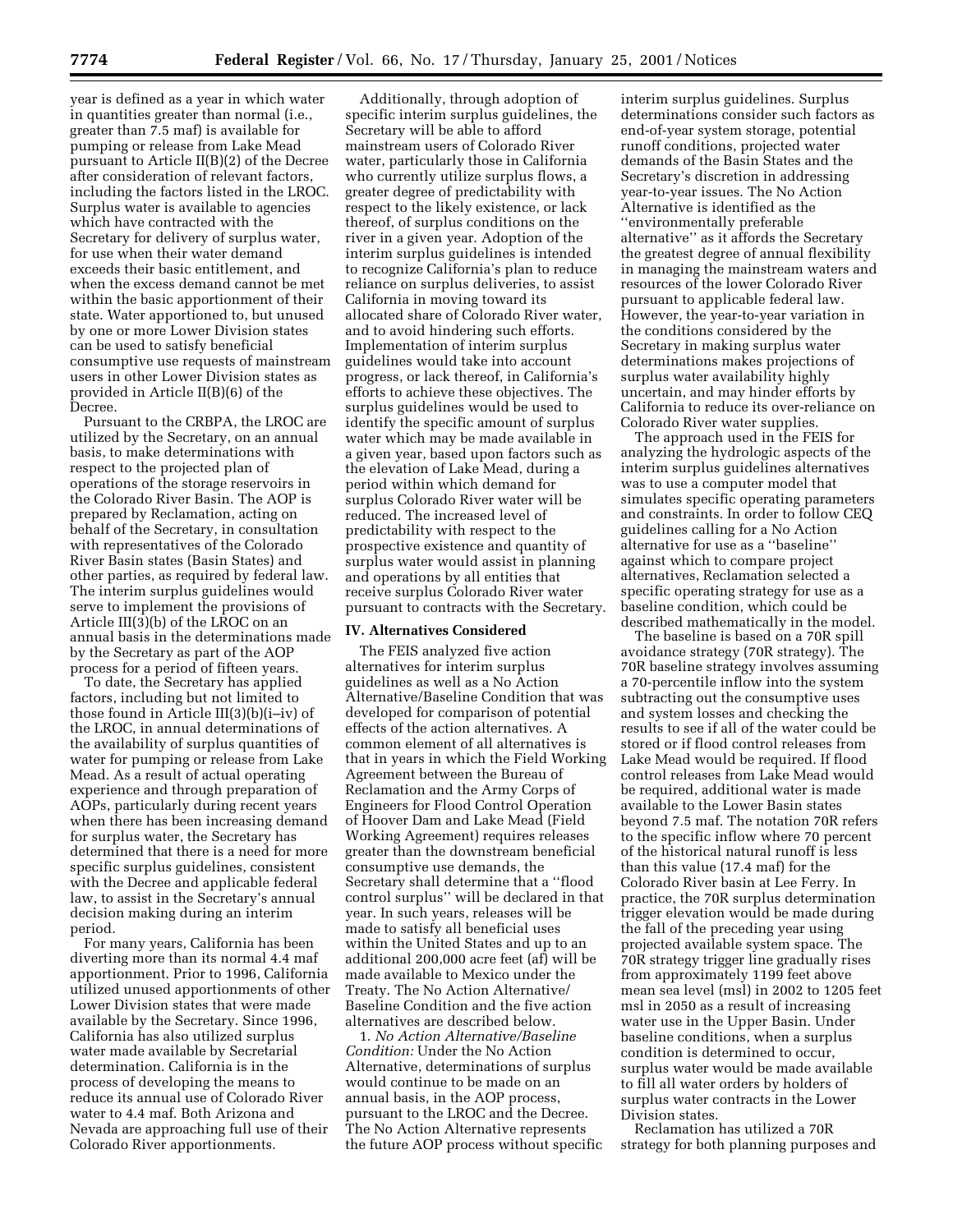studies of surplus determinations in past years. When Reclamation reviewed previous surplus determinations as part of the Draft Environmental Impact Statement (DEIS) effort, the data indicated that the 1997 surplus determination did not precisely fit the 70R strategy. As a result, Reclamation selected the 75R strategy as representative of recent operational decisions for use as the baseline condition in the DEIS. However, based on further review and analysis, public comment, and discussion with representatives of the Basin States during the DEIS review period, Reclamation selected the 70R strategy for the baseline condition in the FEIS. While the 70R strategy is used to represent baseline conditions, it does not represent a decision by Reclamation to utilize the 70R strategy for determination of future surplus conditions in the absence of interim surplus guidelines. It should be noted that the 70R strategy and 75R strategy produced very similar modeling results for the purpose of determining impacts associated with the action alternatives analyzed in this FEIS. The primary effect of simulating operation with the 70R strategy would be that surplus conditions would only be determined when Lake Mead is nearly full.

2. *Basin States Alternative (Preferred Alternative)*: The Basin States Alternatives is similar to, and based upon, information submitted to the Secretary by representatives of the Governors of the states of Colorado, Wyoming, Utah, New Mexico, Arizona, Nevada and California. After receipt of this information (during the public comment period), Reclamation shared the submission with the public (through the **Federal Register** and Reclamation's surplus guidelines web sites) for consideration and comment. Reclamation then analyzed the states' submission and crafted this additional alternative for inclusion in the FEIS. Some of the information submitted for the Department's review was outside of the scope of the proposed action for adoption of interim surplus guidelines and was therefore not included as part of the Basin States Alternative (e.g., adoption of shortage criteria and adoption of surplus criteria beyond the 15-year period) as presented in the FEIS.

The Basin States Alternative specifies ranges of Lake Mead water surface elevations to be used through 2015 for determining the availability of surplus water through 2016. The elevation ranges are coupled with specific uses of surplus water in such a way that, if Lake Mead's surface elevation were to decline, the amount of surplus water

would be reduced. The surplus determination elevations under the preferred alternative consist of three tiered Lake Mead water surface elevations, each of which is associated with certain designations on the purposes for which surplus water could be used. When a flood control surplus is determined, surplus water would be made available for all established uses by contractors for surplus water in the Lower Division States. When Lake Mead water levels are below the lowest surplus trigger elevation, surplus water would not be made available.

3. *Flood Control Alternative:* Under the Flood Control Alternative, a surplus condition is determined to exist when flood control releases from Lake Mead are occurring or projected to occur in the subsequent year. The method of determining need for flood control releases is based on flood control regulations published by the Los Angeles District of the Corps of Engineers (Corps) and the Field Working Agreement between the Corps and Reclamation. Under the flood control strategy, a surplus is determined when the Corps flood control regulations require releases from Lake Mead in excess of downstream demand. If flood control releases or space building releases are required, surplus conditions are determined to be in effect. The average Lake Mead water surface elevation that would trigger flood control releases is approximately 1211 feet msl. In practice, flood control releases are not based on the average trigger elevation, but would be determined each month by following the Corps regulations. When a flood control surplus is determined, surplus water would be made available for all established uses by contractors for surplus water in the Lower Division States.

4. *Six States Alternative:* The Six States Alternative specifies ranges of Lake Mead water surface elevations to be used through 2015 for determining the availability of surplus water through 2016. The elevation ranges are coupled with specific uses of surplus water in such a way that, if Lake Mead's surface elevation were to decline, the amount of surplus water would be reduced. The surplus determination elevations under the Six States Alternative consist of three tiered Lake Mead water surface elevations, each of which is associated with certain designations on the purposes for which surplus water could be used. When flood control releases are made, any and all beneficial uses would be met, including unlimited off-stream storage. When Lake Mead water levels are below the lowest surplus trigger

elevation, surplus water would not be made available.

5. *California Alternative:* The California Alternative specifies Lake Mead water surface elevations to be used for the interim period through 2015 for determining the availability of surplus water through 2016. The elevation ranges are coupled with specific uses of surplus water in such a way that, if Lake Mead's surface elevation declines, the amount of surplus water would be reduced. The Lake Mead elevations at which surplus conditions would be determined under the California Alternative are expressed as three tiered, upward sloping trigger lines that rise gradually year by year to 2016, in recognition of the gradually increasing water demand of the Upper Division states from the present to 2016. Each tier would be coupled with limitations on the amount of surplus water available at that tier. Each tier under the California Alternative would be subject to adjustment during the interim period based on changes in Upper Basin demand projections. When flood control releases are made, any and all beneficial uses would be met, including unlimited off-stream storage. When Lake Mead water levels are below the lowest surplus trigger elevation, surplus water would not be made available

6. *Shortage Protection Alternative:* The Shortage Protection Alternative is based on maintaining an amount of water in Lake Mead necessary to provide a normal annual supply of 7.5 maf for the Lower Division, 1.5 maf for Mexico and storage necessary to provide an 80 percent probability of avoiding future shortages. The surplus triggers under this alternative range from an approximate Lake Mead initial elevation of 1126 feet msl to an elevation of 1155 feet msl at the end of the interim period. At Lake Mead elevations above the surplus trigger, surplus conditions would be determined to be in effect and surplus water would be available for use in the Lower Division states. Below the surplus trigger elevation, surplus water would not be made available.

### **V. Basis for Decision**

Reclamation selected the Basin States Alternative as its preferred alternative based on Reclamation's determination that it best meets all aspects of the purpose and need for the action, including the need: to remain in place for the entire period of the interim guidelines; to garner support among the Basin States that will enhance the Secretary's ability to manage the Colorado River reservoirs in a manner that balances all existing needs for these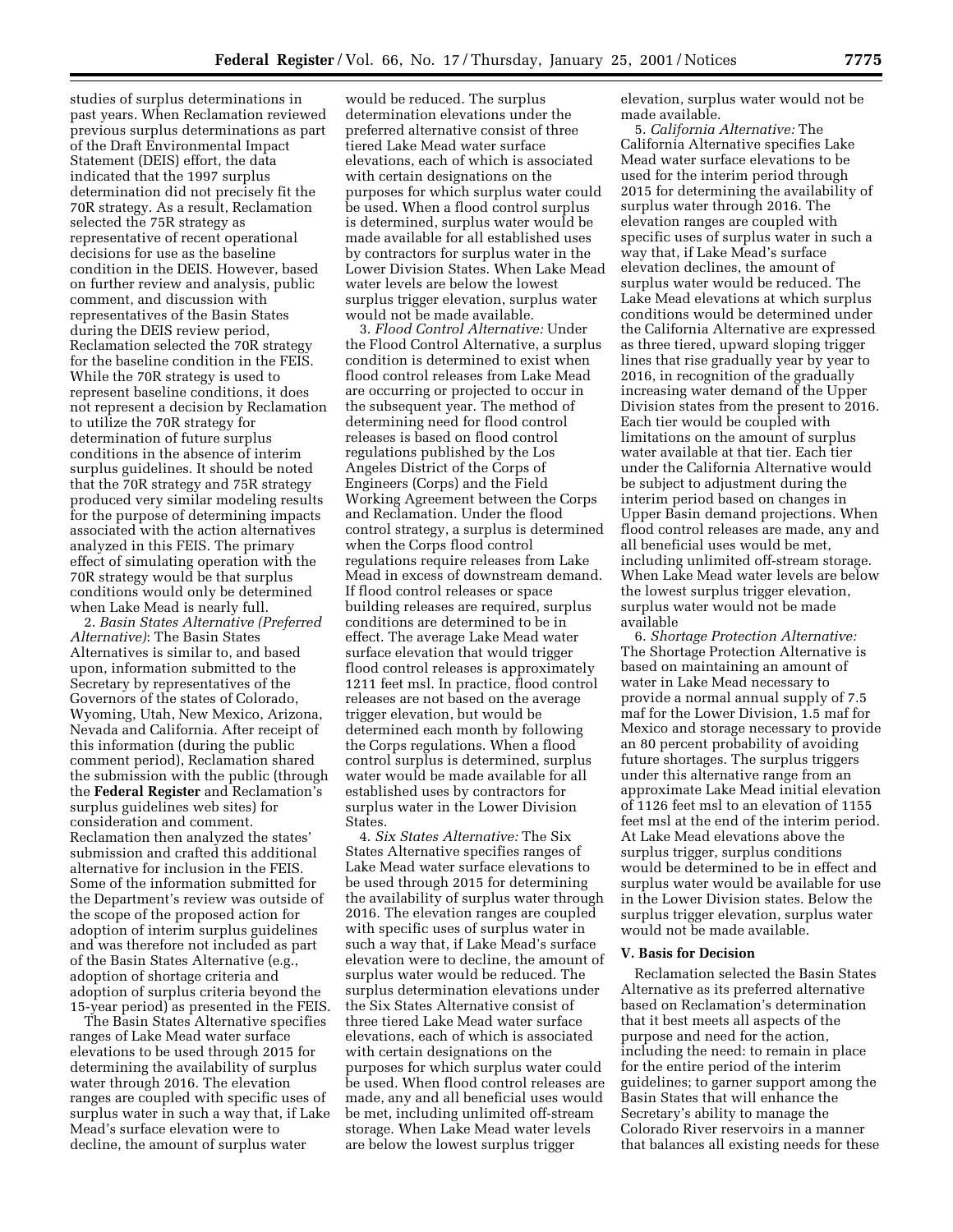precious water supplies; and, to assist in the Secretary's efforts to insure that California water users reduce their over reliance on surplus Colorado River water. Reclamation notes the important role of the Basin States in the statutory framework for administration of Colorado River Basin entitlements and the significance that a seven-state consensus represents on this issue. With respect to the information within the scope of the proposed action, Reclamation found the Basin States Alternative to be a reasonable alternative and fully analyzed the environmental effects of this alternative in the FEIS. The identified environmental effects of the Basin States Alternative are well within the range of anticipated effects of the alternatives presented in the DEIS and do not affect the environment in a manner not already considered in the DEIS. Thus, based on all available information, this alternative is the most reasonable and feasible alternative.

### **VI. Public Response to Final Environmental Statement**

Following the **Federal Register** Notice of Availability for the FEIS on December 15, 2000, and as of Friday at 7:00 PM (EST), on January 12, 2001, Reclamation had received one letter supporting the preferred alternative in the FEIS, one letter from the Ten Tribes Partnership, one letter from a Non-governmental Organization and four letters and approximately 7,517 email comments entitled ''Stop Damage to the Colorado River Delta'' commenting on the FEIS. The email form letter appears to be based upon information made available by Environmental Defense as posted on its Environmental Defense Action Network Internet web site. The live action alert allows citizens to automatically email a form/sample letter to a designated addressee (in this case the Bureau of Reclamation's project leader). Of the total of approximately 7,517 email form letters, approximately 400 have been edited in some manner from the template letter provided and the remainder (approx. 7,100) are identical to the form letter. Of the edited email form letters none make substantive comments on the FEIS beyond that contained in the email form letter template.

With respect to the comments received on the FEIS, and pursuant to Reclamations's NEPA guidance, ''Only in special circumstances should any specific comments be responded to in the ROD. If the comments raise significant issues that have not been addressed, the need to supplement the FEIS should be determined.''

Reclamation does not believe that the comments received on the FEIS raise any significant issues that would require supplementing the FEIS. Reclamation provides the following additional information.

A summary of issues raised by the comment letters are as follows:

*Comment/Issue 1:* Objection to the preferred alternative in the FEIS because these criteria will deprive the Colorado River delta of life-sustaining water, destroy important native riparian habitats, and push numerous endangered species perilously close to extinction.

*Response:* The rational for identification of the preferred alternative is addressed in Chapter 2.3.2 and analyzed in the Chapter 3, Affected Environment and Environmental Consequences. Transboundary Impacts are addressed in Chapter 3.16 of the FEIS. In addition, the status of consultation on special status species for the preferred alternative in the FEIS is addressed in Section VIII of the ROD.

*Comment/Issue 2*. Urges Reclamation to insure that impacts to the Colorado River delta are mitigated by dedicating sufficient water to meet the needs of its riparian ecosystems, specifically the needs of cottonwoods and willows throughout their lifecycle.

*Response*: Dedicating Colorado River Water for the Colorado River delta is addressed in Chapter 1.1.4 and Chapter 2.2.3 of the FEIS. Transboundary Impacts are addressed in Chapter 3.16 of the FEIS. See also Section X. Part 7, Transboundary Impacts, and Section VIII of the ROD that discusses the status of consultation on special status species for the preferred alternative.

*Comment/Issue 3*: Urges Reclamation to issue a supplemental EIS including the Pacific Institute proposal as a reasonable alternative and its analysis.

*Response:* Consideration of the Pacific Institute's proposal in the FEIS is addressed in Chapter 2.2.3 and further responded to in Volume III, Comment and Responses, Part B, page B–22, Response 11–2 and page B–24, Response 11–6, page B–38, comment 12–6 and 12–7. These responses address the reasons that the Pacific Institute proposal was not analyzed as an independent alternative in the FEIS. Accordingly, Reclamation has determined that is not necessary to supplement the FEIS.

*Comment/Issue 4*: Disagreement on the acceptance of the Basin States proposal as an alternative and its identification as the preferred alternative.

*Response:* The Basin States Alternative and its identification as the

preferred alternative is addressed in Chapter 2.3.2 of the FEIS. The working draft of the Basin States Proposal was published in the **Federal Register** during the DEIS public comment process. The **Federal Register** notice on the draft Basin States Proposal is included in the FEIS in Chapter 5.9.

*Comment/Issue 5*: The Ten Tribes Partnership, by letter dated January 8, 2001, expressed concerns regarding the impact of the Interim Surplus Guidelines on the Tribes' reserved water rights. The Tribes noted their disagreement with Reclamation's analysis and the position taken by the Department of the Interior with regard to its trust responsibility on Tribal water rights in the FEIS. Additionally, the Ten Tribes Partnership requested Reclamation to assist them in onreservation development of their water resources.

*Response:* As an initial matter, Reclamation fully identified and analyzed Tribal water rights in the FEIS in Chapter 3.14, their Depletion Schedule in Attachment Q, and fully responded to Tribal comments on the DEIS in Volume III, pages B–164 through 219 of the FEIS.

Additionally, as part of its analysis of the proposed federal action in the EIS, Reclamation identified a significant quantity of confirmed but unused water rights belonging to several Indian tribes in the Colorado River basin. These undeveloped rights are a factor in the available water supply which is being managed as surplus.

The Department, as trustee, believes that these surplus guidelines will benefit the tribes by helping to ensure that California does not develop a permanent reliance on unused water rights. By the same token, the Department believes it important for the tribes to develop and utilize their water rights. Accordingly, the Department directs the Bureau of Reclamation to provide appropriate assistance (including technical and financial assistance) to each of the relevant tribes to establish a water use plan for onreservation development.

# **VII. Alteration of Project Plan In Response To Public Comment**

Public comments on the FEIS did not result in changes to the proposed action nor selection of the Preferred Alternative.

# **VIII. Status of Consultation on Special Status Species Under Section 7(a)(2) of the Endangered Species Act**

On January 11, 2001, Reclamation received a memorandum from the U.S. Fish and Wildlife Service (Service)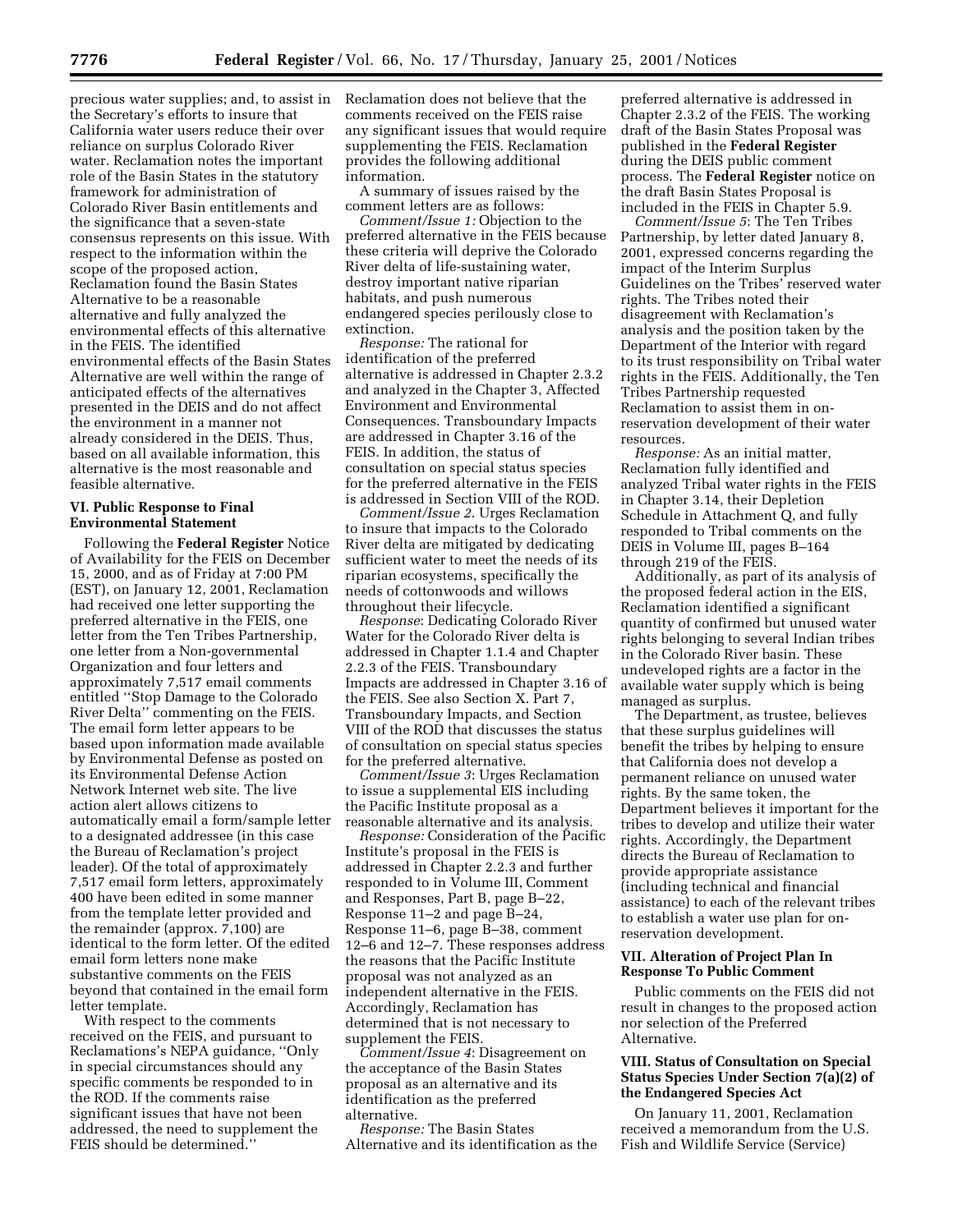pursuant to the Endangered Species Act (Act) of 1973, as amended, responding to Reclamation's November 29, 2000 memorandum regarding the adoption of proposed Interim Surplus Criteria for the lower Colorado River and its possible effects to endangered species and their critical habitat in the river corridor below Glen Canyon Dam to Separation Rapid from Glen Canyon Dam operations. Reclamation's November 29, 2000 memorandum concluded that the proposed project may affect, but is not likely to adversely affect, listed species in the Colorado River corridor or their critical habitat from Glen Canyon Dam to the headwaters of Lake Mead. The species of consideration include the endangered humpback chub (*Gila cypha*) with critical habitat, endangered razorback sucker (*Xyrachen texanus*) with critical habitat, endangered southwestern willow flycatcher (*Empidonax extimus trailli*) without critical habitat, and threatened (proposed delisted) bald eagle (*Haliaeetus leucocephalus*) without critical habitat. The Service concurred with Reclamation's determination that a 2 percent change in the frequency of occurrence of experimental flows as a result of Interim Surplus Criteria ''may affect, but is not likely to adversely affect the above mentioned listed species or their critical habitat.'' The Service also concurred with Reclamation's determination that a change in the frequency of Beach Habitat Building Flows (BHBF) through the Grand Canyon from 1 in 5 years, to the current estimate of 1 in every 6 years with the adoption of Interim Surplus Criteria ''may affect, but is not likely to adversely affect listed species or adversely modify their critical habitat'' given that BHBF's are not required to remove jeopardy to native fish, nor required to minimize incidental take, and have not proven critical to the survival or recovery of native fishes. No further section 7 consultation is required for the adoption of Interim Surplus Criteria in the Grand Canyon at this time.

On January 12, 2001 Reclamation received a Biological Opinion (BO) from the Service for Interim Surplus Criteria, Secretarial Implementation Agreements, and Conservation Measures on the Lower Colorado River, Lake Mead to the Southerly International Boundary, Arizona, California, and Nevada. This BO is based on information provided in the August 31, 2000 biological assessment, the DEIS for Interim Surplus Criteria, and final conservation measures provided by Reclamation on January 9, 2001. The species under

consideration include the razorback sucker, bonytail chub (*Gila elegans*), desert pupfish (*Cyprinodon macularius*), Yuma clapper rail (*Rallus longirostris yumanensis*), brown pelican (*Pelecanus occidentalis*), southwestern willow flycatcher, the threatened desert tortoise (*Gopherus agassizii*) and bald eagle; and designated critical habitat for the razorback sucker and bonytail chub. The service previously concurred with Reclamation's determination of ''is not likely to adversely affect'' for the bald eagle. Reclamation has also made findings of ''no effect'' for the desert pupfish, brown pelican, and desert tortoise and critical habitat for the bonytail chub. After reviewing the current status of the bonytail chub, razorback sucker, Yuma clapper rail and southwestern willow flycatcher, the environmental baseline for the action area, the effects of Interim Surplus Criteria, including conservation measures, and cumulative effects, it is the Service's biological opinion that the proposed action of Interim Surplus Criteria is not likely to jeopardize the continued existence of the bonytail chub, razorback sucker, Yuma clapper rail, and southwestern willow flycatcher or result in the destruction or adverse modification of critical habitat for the razorback sucker in the Lower Colorado River. Reclamation has provided conservation measures that would be part of the proposed action once selected. These measures are designed to reduce the significance of the effects of the action on listed species and critical habitat. These conservation measures are identified in this ROD in Section X.—Environmental Impacts and Implementation of Environmental Commitments, Part 4—*Special Status Species.*

Reclamation consulted with the Service and the National Marine Fisheries Service (NMFS) through a supplemental biological assessment (SBA) on Transboundary effects in Mexico from the proposed action for Interim Surplus Criteria by memoranda dated January 9, 2001. These consultations do not reflect any conclusion on Reclamation's part that consultation is required, as a matter of law or regulation, on any possible impact the adoption of interim surplus criteria may have on U.S. listed species in Mexico. Rather, consultation on these effects have proceeded with the expressed understanding that it may exceed what is required under applicable Federal law and regulations and does not establish a legal or policy precedent.

The Service responded to Reclamation's memorandum on

Transboundary effects on January 11, 2001. The Service noted that Reclamation requested Service concurrence with a finding of ''may affect, not likely to adversely affect'' for the endangered southwestern willow flycatcher and totoaba (*Totoaba macdonaldi*). Reclamation also made findings of ''no effect'' to the endangered desert pupfish, Yuma clapper rail, and the vaquita (*Phocaena sinus*). The Service stated that it does not have jurisdiction in section 7 consultations for marine species such as the vaquita and totoaba, therefore they are not discussed in their memorandum. The Yuma clapper rail is not listed under the Endangered Species of 1973 (as amended) outside of the United States. Therefore, Yuma clapper rails in Mexico are not protected or considered in the section 7 consultation and are not discussed further in their memorandum. The Service concurred with Reclamation's finding of ''no effect'' for the desert pupfish. The Service finds that the effects of the Interim Surplus Criteria as described in the SBA are insignificant and concurs with Reclamation's finding of ''may affect, not likely to adversely affect'' for the southwestern willow flycatcher.

The NMFS responded to Reclamation's memorandum on Transboundary effects on January 12, 2001. Reclamation concluded that the proposed action for the Interim Surplus Criteria will ''not affect'' the Yuma clapper rail, desert pupfish, and the vaquita. Reclamation also concluded that the proposed interim surplus criteria ''may affect, but is not likely to adversely affect'' the southwestern willow flycatcher and totoaba and requested concurrence with this finding for the endangered totoaba. In their response the NMFS concurred with Reclamation's determination that the implementation of the preferred alternative will not likely adversely affect the totoaba. This finding concludes informal consultation pursuant to section 7 of the Endangered Species Act and its implementing regulations.

# **IX. Status of Consultation on Cultural Resources Under Section 106 of the National Historic Preservation Act**

Reclamation is the agency designated to act on behalf of the Secretary with respect to the adoption of specific interim surplus guidelines identified in the Preferred Alternative (Basin States Alternative) analyzed in the FEIS. Reclamation is the lead Federal agency for the purposes of compliance with Section 106 of the National Historic Preservation Act (NHPA) of 1966, as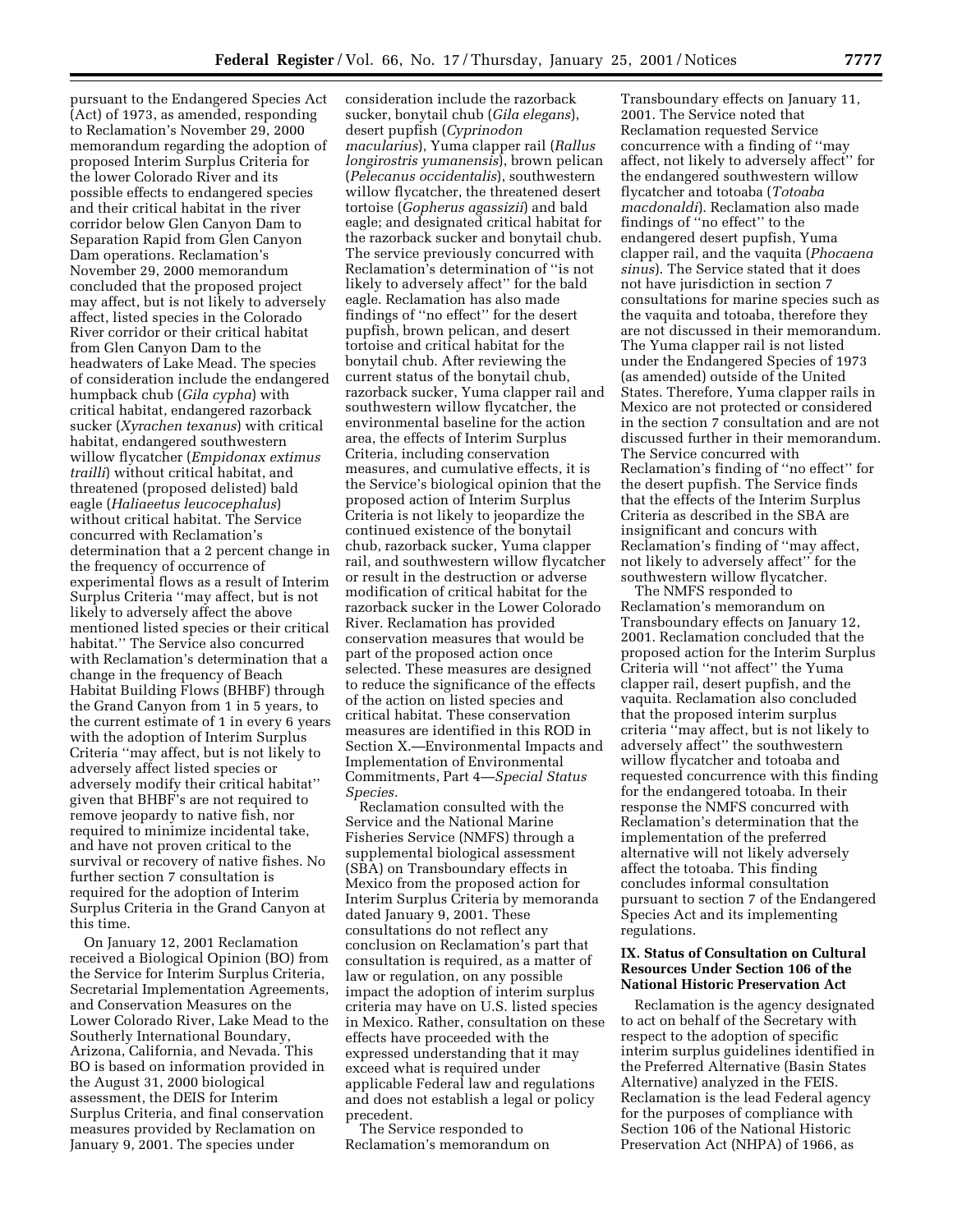amended. Reclamation determined in the FEIS, that while development and implementation of Interim Surplus Guidelines should be considered an undertaking for the purposes of Section 106, it is not of a type that was likely to affect historic properties. Following publication and distribution of the DEIS, Reclamation received a memorandum from the Nevada State Historic Preservation Officer (NSHPO) through the public review and comment process. The memorandum stated that the NSHPO disagreed with Reclamation's finding that development and implementation of Interim Surplus Guidelines constituted an undertaking with no potential to effect historic properties, and requested the matter be forwarded to the Advisory Council on Historic Preservation (Council) for review. In accordance with the NSHPO's request, and pursuant to 36 CFR 800.5(c)3, Reclamation has prepared a memorandum on this matter and has forwarded it to the Council for review. Reclamation is proposing that further consultation occur within the framework provided by Section 110 of the NHPA. Reclamation believes questions and concerns regarding what sorts of impacts might be occurring to, or may occur at some future date to historic properties as a result of ongoing operation of the Colorado River system, are better viewed as long term management issues, which should be addressed through consultation under Section 110 or the NHPA, rather than through Section 106 compliance for a specific activity that represents only a small part of a much larger, on-going program.

# **X. Environmental Impacts and Implementation of Environmental Commitments**

Potential Impacts are associated with changes in the difference between probabilities of occurrence for specific resource issues under study when comparing the No Action Alternative/ Baseline Condition to that of the Preferred Alternative. Potential impacts on 13 resource issues from the Preferred Alternative were analyzed by Reclamation in the FEIS. These included; Water Supply, Water Quality, River Flow Issues, Aquatic Resources, Special Status Species, Recreation, Energy Resources, Air Quality, Visual Resources, Cultural Resources, Indian Trust Assets, Environmental Justice, and Transboundary Impacts. Reclamation determined these resource issues will not be adversely affected by the adoption of the Preferred Alternative and thus will not require specific mitigation measures to reduce or

eliminate non-significant effects because the small changes in the probabilities of occurrence of flows which would effect these resource issues are within Reclamation's current operational regime and authorities under applicable federal law. In recognition of potential effects that could occur with implementation of the Preferred Alternative, Reclamation has developed a number of environmental commitments that will be undertaken. Some environmental commitments are the result of compliance with specific consultation requirements.

Environmental commitments that will be implemented by Reclamation are identified below.

## *1. Water Quality*

Reclamation will continue to monitor salinity and Total Dissolved Solids (TDS) in the Colorado River as part of the ongoing Colorado River Basin Salinity Control Program to ensure compliance with the numeric criteria on the river as set forth in the Forum's 1999 Annual Review.

Reclamation will continue to participate in the Lake Mead Water Quality Forum and the Las Vegas Wash Coordination Committee as a principal and funding partner in studies of water quality in the Las Vegas Wash and Lake Mead. Reclamation is an active partner in the restoration of the Las Vegas Wash wetlands.

Reclamation is and will continue to acquire riparian and wetland habitat around Lake Mead and on the Lower Colorado River related to ongoing and projected routine operations.

Reclamation will continue to participate with the Nevada Division of Environmental Protection and Kerr-McGee Chemical Company in the perchlorate remediation program of groundwater discharge points along Las Vegas Wash which will reduce the amount of this contaminant entering the Colorado River.

Reclamation will continue to monitor river operations, reservoir levels and water supply and make this information available to the Colorado River Management Work Group (CRMWG), agencies and the public. This information is also available on Reclamation's website (http:// www.lc.usbr.gov and http:// www.uc.usbr.gov).

#### *2. Riverflow Issues*

Reclamation and the other stakeholders in the Glen Canyon Dam Adaptive Management Program (AMP) are currently developing for recommendation to the Secretary an experimental flow program for the

operations of Glen Canyon Dam which includes Beach/Habitat-Building-Flows (BHBFs). BHBFs are implemented over the long-term by hydrologic triggering criteria approved by the Secretary, and are one measure implemented subject to and consistent with existing law designed to protect and mitigate adverse impacts to and improve the values for which Grand Canyon National Park and Glen Canyon National Recreation Area were established. This experimental flow program will consider both the potential for reduced frequency of BHBFs resulting from the Interim Surplus Guidelines and for experimental flows to be conducted independent of the hydrologic triggering criteria. The design of the experimental flow program will include the number of flows, the duration and the magnitude of experimental flows. The AMP shall forward their recommendation on this matter for the Secretary's consideration.

#### *3. Aquatic Resources*

Reclamation will initiate a temperature monitoring program below Hoover Dam with state and other Federal agencies to document temperature changes related to baseline conditions and implementation of interim surplus guidelines and assess their potential effects on listed species and the sport fishery. The existing hydrolab below Hoover Dam will be modified as necessary to provide this temperature data.

#### *4. Special Status Species*

Reclamation will implement the following conservation measures for Razorback sucker in Lake Mead and native fish in Lake Mohave:

1. Reclamation will continue to provide funding and support for the ongoing Lake Mead Razorback Sucker study. The focus will be on locating populations of razorbacks in Lake Mead from the lower Grand Canyon (Separation Canyon) area downstream to Hoover Dam, documenting use and availability of spawning areas at various water elevations, clarifying substrate requirements, monitoring potential nursery areas, continuing ageing studies and confirming recruitment events that may be tied to physical conditions in the lake. The expanded program will be developed within 9 months of signing the BO and implemented by January 2002. Initial studies will extend for 5 years, followed by a review and determination of the scope of studies for the remaining 10 years of the Interim Surplus Guidelines (ISG). Reclamation will use the bathymetric surveys, to be conducted in fiscal year 2001, to gather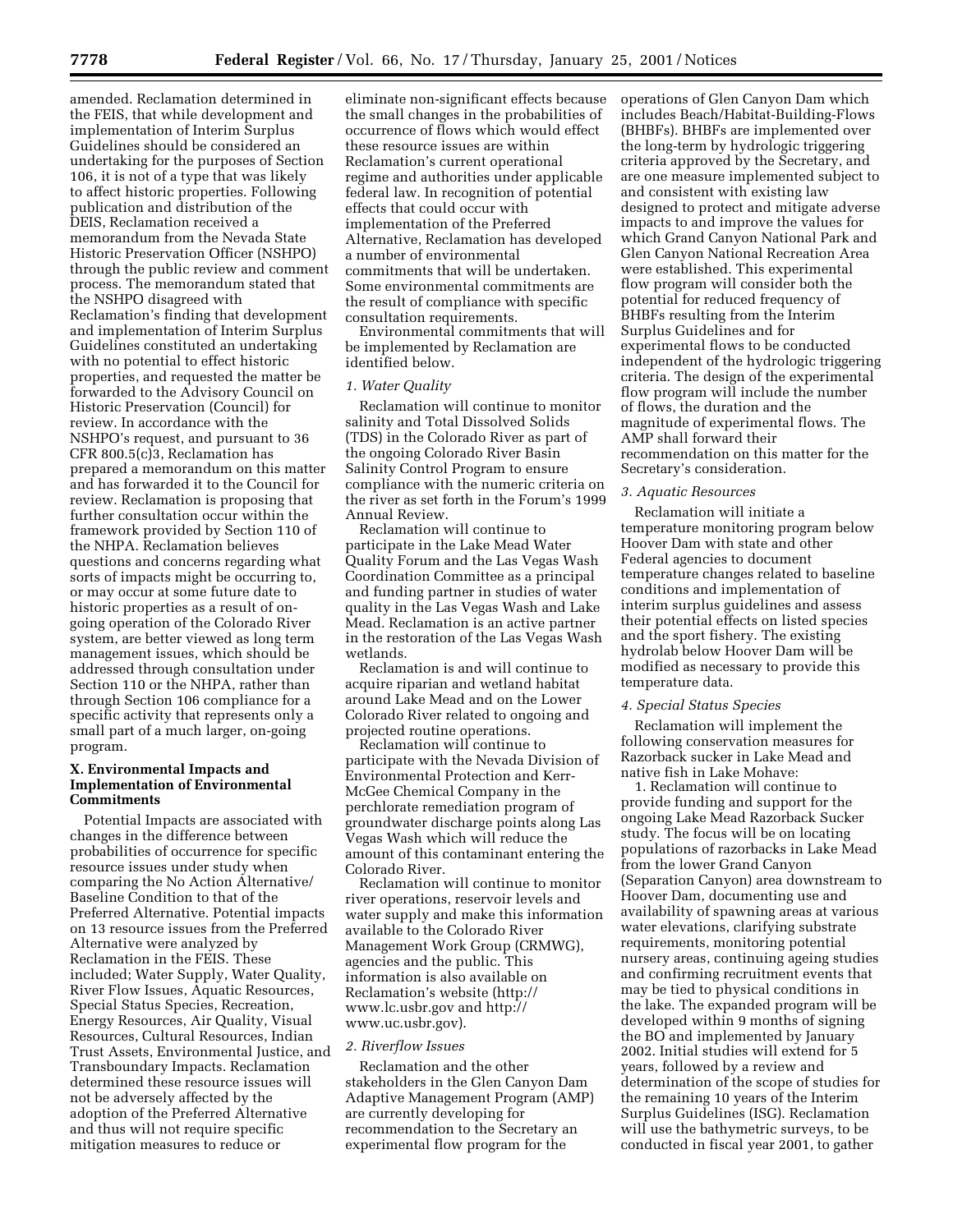data in the areas of the identified spawning habitat, if not already available;

2. Reclamation will to the maximum extent practicable provide rising spring (February through April) water surface elevations of 5–10 feet on Lake Mead, to the extent hydrologic conditions allow. Hydrologic studies indicate that such conditions could occur once in 6 years, although no guarantee of frequency can be made. This operation plan will be pursued through BHBFs and/or equalization and achieved through the Adaptive Management Program and Annual Operating Plan processes, as needed for spawning razorback suckers;

3. Reclamation will continue existing operations in Lake Mohave that benefit native fish during the 15-year effective period of these Guidelines and will explore additional ways to provide benefits to native fish; and,

4. Reclamation will monitor water levels of Lake Mead from February through April of each year during the 15 years these Guidelines are in place. Should water levels reach 1160 feet because of the implementation of these Guidelines, Reclamation will implement a program to collect and rear larval razorbacks in Lake Mead the spawning season following this determination. If larvae cannot be captured from Lake Mead, wild larvae will be collected from Lake Mohave.

The implementation of these Guidelines is not likely to produce a condition resulting in a minimum February through April Lake Mead elevation at or below 1130 feet for more than 2 consecutive years during which surplus is being declared. Therefore, this condition has not been evaluated as an effect of the proposed action.

#### *5. Recreation*

Reclamation is initiating a bathymetric survey of Lake Mead in fiscal year 2001 and will coordinate with the Lake Mead National Recreation Area to identify critical recreation facility elevations and navigational hazards that would be present under various reservoir surface elevations.

Reclamation will continue to monitor river operations, reservoir levels and water supply and make this information available to the CRMWG, agencies and the public. This operational information will provide the Lake Mead National Recreation Area and the Glen Canyon National Recreation Area with probabilities for future reservoir elevations to aid in management of navigational aids, recreation facilities, other resources and fiscal planning.

Reclamation will continue its consultation and coordination with the

Glen Canyon National Recreation Area and the Navajo Nation on the development of Antelope Point as a resort destination.

# *6. Cultural Resources*

Reclamation shall continue to consult and coordinate with the State Historic Preservation Officer, the Advisory Council on Historic Preservation (Council), Glen Canyon National Recreation Area, Lake Mead National Recreation Area, Tribes and interested parties with regard to the potential effects of implementation of the Preferred Alternative as required by sections 106 and 110 of the National Historic Preservation Act following the Council's recommended approach for consultation for the Protection of Historic Properties found at 36 CFR 800.

# *7. Transboundary Impacts*

A November 14, 2000, meeting of the International Boundary and Water Commission and Technical Advisors from the U.S. Bureau of Reclamation and Mexico's National Water Commission was held. At this meeting, Mexico expressed concern that a reduction of historic flows arriving in Mexico could impact: Mexico's use of those waters for recharge of ground waters; Mexico's use of those waters for leaching of soils to combat salinity; Mexico's use of those waters to dilute saline flows in the land boundary delivery point; endangered species that depend on use of those waters in Mexico; riparian habitat that depends on those waters in Mexico; and, fisheries in the upper Gulf of California. Though it is the position of the United States through the United States International Boundary and Water Commission that the United States does not mitigate for impacts in a foreign country, the United States is committed to participate with Mexico through the IBWC Technical Work Groups to develop cooperative projects beneficial to both countries concerning the issues expressed by Mexico. Significantly, IBWC Minute No. 306 (which was adopted by the IBWC's United States and Mexico sections on December 12, 2000), outlines a process that may lead to specific delta restoration measures.

#### **XI. Implementing The Decision**

## *1. Allocation of Colorado River Water— Basic Apportionment*

Article II(B)(6) of the Decree authorizes the Secretary to release a lower division state's apportioned but unused water for consumptive use in another lower division state, but provides that no rights to the recurrent

use of such apportioned water shall accrue to any state by reason of its previous use. The Decree leaves it to the Secretary to determine how any such unused apportionment shall be allocated, and to make such determinations either annually, or for a more extended period, though in neither situation can the Secretary's policy create a right in any state to the future use of such unused apportionment. In the course of establishing Interim Surplus Guidelines for the lower division states, the Secretary has determined that in order to make an accurate assessment of the amount of water available and reasonably needed to meet annual consumptive use in the lower division states, it is desirable to know in advance to which users, and for which uses, any unused apportionment will be made available. The Secretary is therefore including within the Interim Surplus Guidelines a statement of his intended method of distributing unused apportionment that may be available during the Interim period.

### *2. Forbearance and Reparation Arrangements*

It is expected that Lower Division States and individual contractors for Colorado River water will adopt arrangements that will affect utilization of Colorado River water during the effective period of these guidelines. It is expected that water orders from Colorado River contractors will be submitted to reflect these forbearance and reparation arrangements by Lower Division states and individual contractors. The forbearance arrangements are expected to address California's Colorado River water demands while the anticipated reductions in California's Colorado River water use are implemented. The reparation arrangements are expected to address the circumstance where California contractors would limit their use of Colorado River water to mitigate the impacts of any declared shortage conditions on other Lower Division states. The reparation arrangements are also expected to address the circumstance where the anticipated reductions do not in fact occur and would require California contractors to limit their use of Colorado River water in order to repay the Colorado River system for previously stored water.

It is anticipated that MWD will enter into forbearance and reparation agreements with the State of Arizona and with the Southern Nevada Water Authority, which are necessary to provide for forbearance of water under Article II(B)(6) of the Decree. The Secretary may also, as appropriate, be a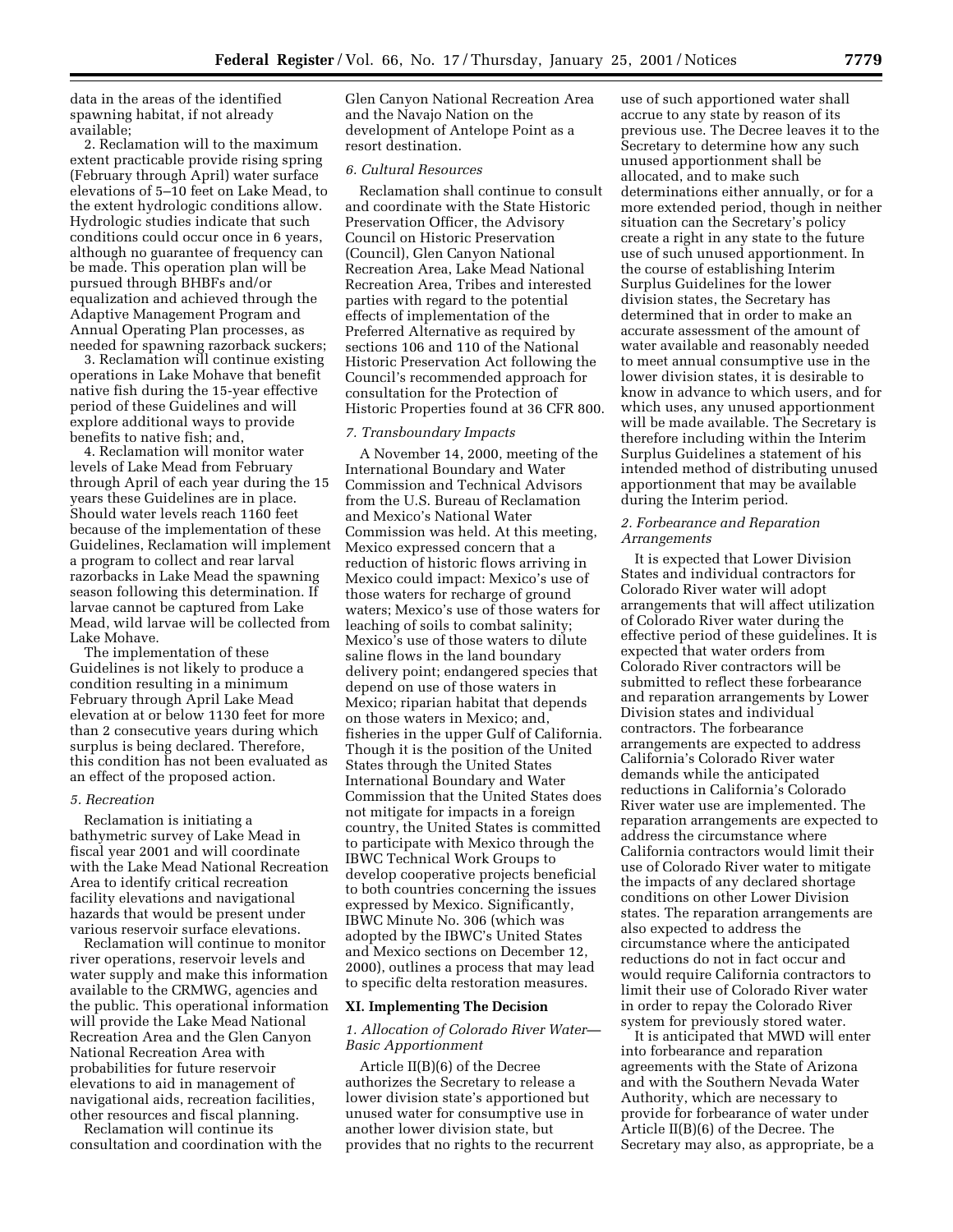party to those portions of the agreements concerning the allocation of forbearance of water under Article II(B)(6) of the Decree. It is anticipated that these agreements will be completed no later than December 31, 2001. In the event that the forbearance and reparation agreements are not completed by December 31, 2002, apportionment for use of surplus water shall be made according to the percentages provided in Article II(B)(2) of the Decree (without prejudice to the Secretary's authority under Article II(B)(6) of the Decree) until such time as the agreements are completed, or until December 31, 2015, whichever is earlier.

The Secretary will deliver Colorado River water to contractors in a manner consistent with these arrangements, provided, however, that any such arrangements are consistent with the BCPA, the Decree and do not infringe on the rights of third parties. Surplus water will only be delivered to entities with contracts for surplus water.

### *3. Definitions*

For purposes of these guidelines, the following definitions apply:

a. *Domestic* use shall have the meaning defined in the Compact.

b. *Off-stream Banking* shall mean the diversion of Colorado River water to underground storage facilities for use in subsequent years from the facility used by a contractor diverting such water.

c. *Direct Delivery Domestic Use* shall mean direct delivery of water to domestic end users or other municipal and industrial water providers within the contractor's area of normal service, including incidental regulation of Colorado River water supplies within the year of operation but not including Off-stream Banking.

d. *Direct Delivery Domestic Use* for The Metropolitan Water District of Southern California (MWD) shall include delivery of water to end users within its area of normal service, incidental regulation of Colorado River water supplies within the year of operation, and Off-stream Banking only with water delivered through the Colorado River Aqueduct.

#### *4. Relationship With Existing Law*

These Guidelines are not intended to, and do not:

a. Guarantee or assure any water user a firm supply for any specified period.

b. Change or expand existing authorities under applicable federal law, except as specifically provided herein with respect to determinations of surplus conditions under the Long Range Operating Criteria and administration of surplus water supplies during the effective period of these Guidelines.

c. Address intrastate storage or intrastate distribution of water, except as may be specifically provided by Lower Division States and individual contractors for Colorado River water who may adopt arrangements that will affect utilization of Colorado River water during the effective period of these Guidelines.

d. Change the apportionments made for use within individual States, or in any way impair or impede the right of the Upper Basin to consumptively use water available to that Basin under the Colorado River Compact.

e. Affect any obligation of any Upper Division State under the Colorado River Compact.

f. Affect any right of any State or of the United States under Sec. 14 of the Colorado River Storage Project Act of 1956 (70 Stat. 105); Sec. 601(c) of the Colorado River Basin Project Act of 1968 (82 Stat. 885); the California Limitation Act (Act of March 4, 1929; Ch. 16, 48th Sess.); or any other provision of applicable federal law.

g. Affect the rights of any holder of present perfected rights or reserved rights, which rights shall be satisfied within the apportionment of the State within which the use is made in accordance with the Decree.

### *5. Interim Surplus Guidelines*

These Guidelines, which shall implement and be used for determinations made pursuant to Article III(3)(b) of the Criteria for Coordinated Long-Range Operation of the Colorado River Reservoirs Pursuant to the Colorado River Basin Project Act of September 30, 1968 (LROC) during the period identified in Section 4(A) are hereby adopted:

# **Section 1. Allocation of Unused Basic Apportionment Water Under Article II(B)(6)**

### *A. Introduction*

Article II(B)(6) of the Decree allows the Secretary to allocate water that is apportioned to one Lower Division State, but is for any reason unused in that State, to another Lower Division State. This determination is made for one year only and no rights to recurrent use of the water accrue to the state that receives the allocated water. Historically, this provision of the Decree has been used to allocate Arizona's and Nevada's apportioned but unused water to California.

Water use projections made for the analysis of these interim Guidelines indicate that neither California nor

Nevada is likely to have significant volumes of apportioned but unused water during the effective period of these Guidelines. Depending upon the requirements of the Arizona Water Banking Authority (AWBA) for intrastate and interstate Off-Stream Banking, Arizona may have significant amounts of apportioned but unused water.

# *B. Application to Unused Basic Apportionment*

Before making a determination of a surplus condition under these Guidelines, the Secretary will determine the quantity of apportioned but unused water from the basic apportionments under Article II(B)(6), and will allocate such water in the following order of priority:

1. Meet the Direct Delivery Domestic Use requirements of MWD and Southern Nevada Water Authority (SNWA), allocated as agreed by said agencies;

2. Meet the needs for Off-stream Banking activities in California by MWD and in Nevada by SNWA, allocated as agreed by said agencies; and

3. Meet the other needs for water in California in accordance with the California Seven-Party Agreement as supplemented by the Quantification Settlement Agreement.

### **Section 2. Determination of Lake Mead Operation During the Interim Period**

#### *A. Normal and Shortage Conditions*

1. Lake Mead at or below elevation 1125 ft.

In years when available Lake Mead storage is projected to be at or below elevation 1125 ft. on January 1, the Secretary shall determine a Normal or Shortage year.

### *B. Surplus Conditions*

1. Partial Domestic Surplus (Lake Mead between elevation 1125 ft. and 1145 ft.)

In years when Lake Mead storage is projected to be between elevation 1125 ft. and elevation 1145 ft. on January 1, the Secretary shall determine a Partial Domestic Surplus. The amount of such Surplus shall equal:

a. For Direct Delivery Domestic Use by MWD, 1.212 maf reduced by: (1) the amount of basic apportionment available to MWD and (2) the amount of its domestic demand which MWD offsets in such year by offstream groundwater withdrawals or other options. The amount offset under (2) shall not be less than 400,000 af in 2002 and will be reduced by 20,000 af/yr over the Interim Period so as to equal 100,000 af in 2016.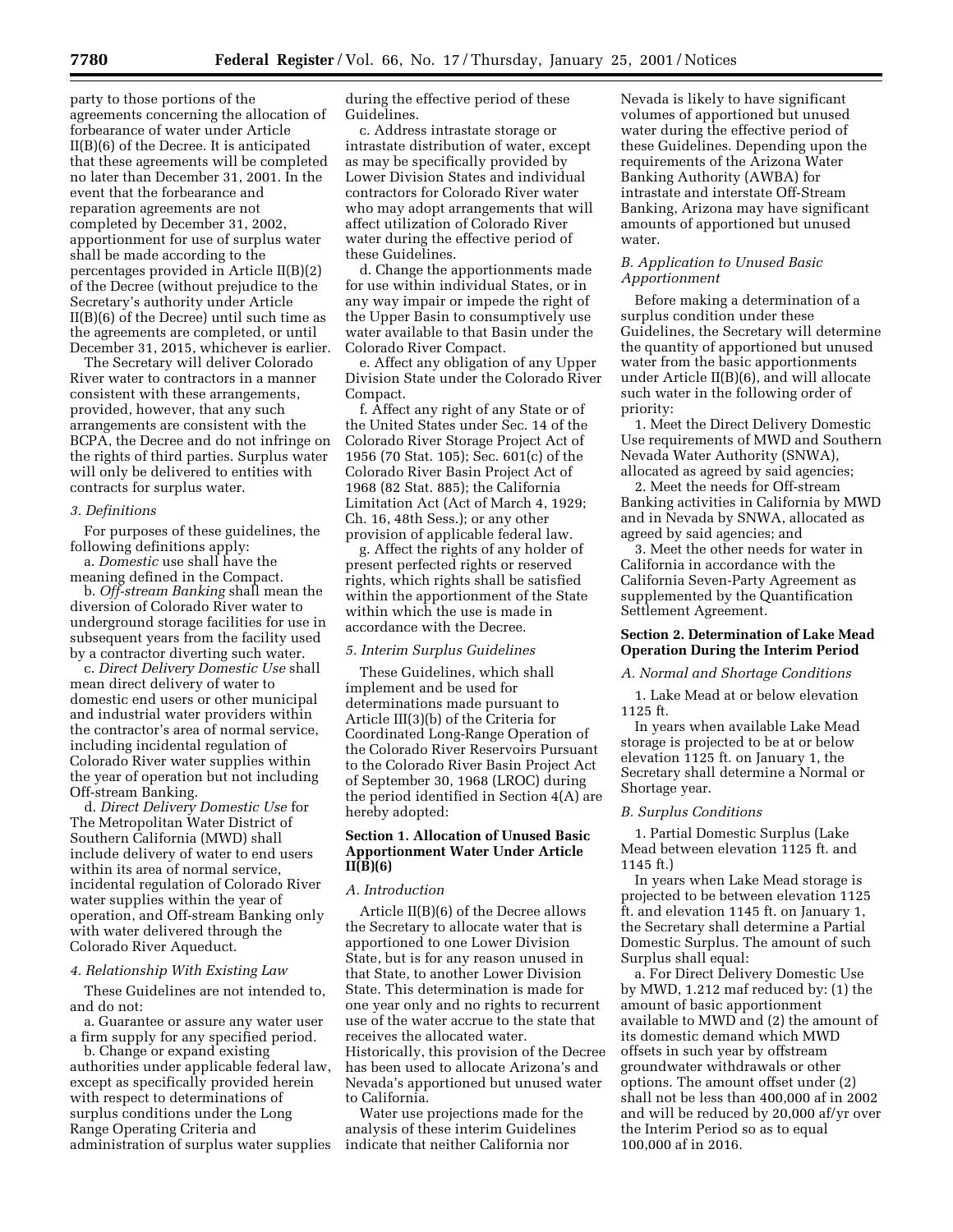b. For use by SNWA, one half of the Direct Delivery Domestic Use within the SNWA service area in excess of the State of Nevada's basic apportionment.

c. For Arizona, one half of the Direct Delivery Domestic Use in excess of the State of Arizona's basic apportionment.

2. Full Domestic Surplus (Lake Mead above Elevation 1145 ft. and below 70R Strategy)

In years when Lake Mead content is projected to be above elevation 1145 ft., but less than the amount which would initiate a Surplus under B.3. 70R Strategy or B.4. Flood Control Surplus hereof on January 1, the Secretary shall determine a Full Domestic Surplus. The amount of such Surplus shall equal:

a. For Direct Delivery Domestic Use by MWD, 1.250 maf reduced by the amount of basic apportionment available to MWD.

b. For use by SNWA, the Direct Delivery Domestic Use within the SNWA service area in excess of the State of Nevada's basic apportionment.

c. For use in Arizona, the Direct Delivery Domestic Use in excess of Arizona's basic apportionment.

3. Quantified Surplus (70R Strategy)

In years when the Secretary determines that water should be released for beneficial consumptive use to reduce the risk of potential reservoir spills based on the 70R Strategy the Secretary shall determine and allocate a Quantified Surplus sequentially as follows:

a. Establish the volume of the Quantified Surplus.

b. Allocate and distribute the Quantified Surplus 50% to California, 46% to Arizona and 4% to Nevada, subject to c. through e. that follow.

c. Distribute California's share first to meet basic apportionment demands and MWD's Direct Delivery Domestic Use and Off-stream Banking demands, and then to California Priorities 6 and 7 and other surplus contracts. Distribute Nevada's share first to meet basic apportionment demands and then to the remaining Direct Delivery Domestic Use and Off-stream Banking demands. Distribute Arizona's share to surplus demands in Arizona including Offstream Banking and interstate banking demands. Arizona, California and Nevada agree that Nevada would get first priority for interstate banking in Arizona.

d. Distribute any unused share of the Quantified Surplus in accordance with Section 1, Allocation of Unused Basic Apportionment Water Under Article  $II(B)(6)$ .

e. Determine whether MWD, SNWA and Arizona have received the amount of water they would have received

under Section 2.B.2., Full Domestic Surplus if a Quantified Surplus had not been declared. If they have not, then determine and meet all demands provided for in Section 2.B.2. Full Domestic Surplus (a), (b) and (c).

4. Flood Control Surplus

In years in which the Secretary makes space-building or flood control releases pursuant to the Field Working Agreement, the Secretary shall determine a Flood Control Surplus for the remainder of that year or the subsequent year as specified in Section 7. In such years, releases will be made to satisfy all beneficial uses within the United States, including unlimited offstream banking. Under current practice, surplus declarations under the Treaty for Mexico are declared when flood control releases are made. Modeling assumptions used in the FEIS are based on this practice. The proposed action is not intended to identify, or change in any manner, conditions when Mexico may schedule up to an additional 0.2 maf. Any issues relating to the implementation of the Treaty, including any potential changes in approach relating to surplus declarations under the Treaty, must be addressed in a bilateral fashion with the Republic of Mexico.

*C. Allocation of Colorado River Water and Forbearance and Reparation Arrangements*

Colorado River water will continue to be allocated for use among the Lower Division States in a manner consistent with the provisions of the Decree. It is expected that Lower Division States and individual contractors for Colorado River water will adopt arrangements that will affect utilization of Colorado River water during the effective period of these guidelines. It is expected that water orders from Colorado River contractors will be submitted to reflect forbearance and reparation arrangements by Lower Division states and individual contractors. The Secretary will deliver Colorado River water to contractors in a manner consistent with these arrangements, provided that any such arrangements are consistent with the BCPA, the Decree and do not infringe on the rights of third parties. Surplus water will only be delivered to entities with contracts for surplus water.

#### *D. Shortage*

Two different shortage assumptions, including shortage guidelines submitted in the information presented by the Basin States, were modeled and compared in the FEIS. The Department and Reclamation intend to develop

shortage guidelines, through the 5-year review of the LROC, when appropriate. These Guidelines are not intended to, and do not, change in any manner from current conditions the assumptions for conditions that may create a determination of shortage or the magnitude of shortage that could be imposed on Lower Basin diversions.

# **Section 3. Implementation of Guidelines**

During the effective period of these Guidelines the Secretary shall utilize the currently established process for development of the Annual Operating Plan for the Colorado River System Reservoirs (AOP) and use these Guidelines to make determinations regarding Normal and Surplus conditions for the operation of Lake Mead and to allocate apportioned but unused water.

The operation of the other Colorado River System reservoirs and determinations associated with development of the AOP shall be in accordance with the Colorado River Basin Project Act of 1968, the Guidelines, and other applicable federal law.

In order to allow for better overall water management during the Interim Period, the Secretary shall undertake a ''mid-year review'' pursuant to Section I(2) of the LROC, allowing for the revision of the current AOP, as appropriate, based on actual runoff conditions which are greater than projected, or demands which are lower than projected. The Secretary shall revise the determination for the current year only to allow for additional deliveries. Any revision in the AOP may occur only after a re-initiation of the AOP consultation process as required by law.

As part of the AOP process during the effective period of these Guidelines, California shall report to the Secretary on its progress in implementing its California Colorado River Water Use Plan.

These Guidelines implement Article III(3) of the LROC and may be reviewed concurrently with the LROC 5-year review. The Secretary will base annual determinations of surplus conditions on these Guidelines, unless extraordinary circumstances arise. Such circumstances could include operations necessary for safety of dams or other emergency situations, or other unanticipated or unforseen activities arising from actual operating experience.